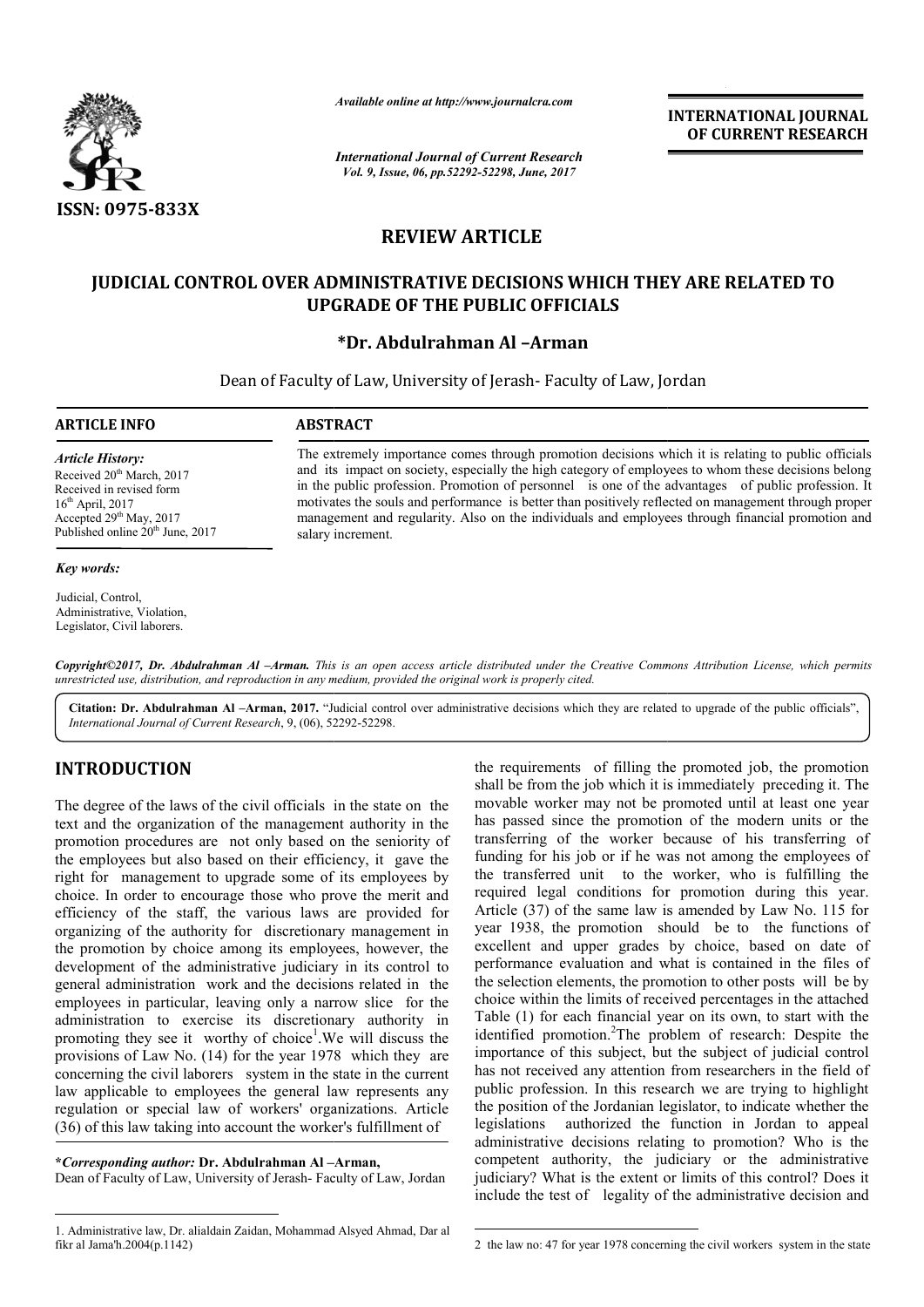the availability of conditions of promotion? Does this control extend to reasons of skipping in promotion? In the promotion, the candidate must be chosen to have an excellent rank in a report for the last two years, preferably from an excellent rank in the previous year, the Competent Authority may, upon the proposal of the Personnel Affairs Committee adding controls for promotions by choice according to the circumstances and the nature of each one's activity. In all cases of promotion, it is stipulated that the worker successfully pass the training provided by the unit in which he works to agree with the Central Organization for Management and Administration. Referring to the preceding two articles, the rules must be divided for two sections the first one: It deals with the requirements imposed by the candidate for promotion and these requirements there is no discretionary authority in the administration and is limited to the candidate, the requirements of filling the position promoted to it and that the promotion from the job immediately preceding the job promoted to the class and the qualitative group and the need to get the candidate to an excellent rating for the last two years and to be promoted in accordance with the controls set by the administration.<sup>3</sup>

The Jordanian legislator has limited the jurisdiction of the Supreme Court of Justice in its present law. The court has jurisdiction over administrative disputes. The legislator has limited the court's letter to the administrative dispute to emphasize the principle of the rule of law. The administrative is an adviser and a project of the government and this function is no less important than the function of separation of disputes and therefore did not give him any advisory role in relation to the advisory opinion or legislation contrary to the position of the Egyptian legislator in the law of the Council of State.<sup>4</sup>After identifying the competent judicial review authority, namely, the Supreme Court of Justice, we will proceed in our study to the limits of judicial control over the formal and substantive conditions to file the lawsuit of cancellation, as well as pictures of appeal in administrative decisions, and finally we address the procedures for filing the cancellation's lawsuit in front of the Supreme Court of Justice

## **First: Judicial control over the formal conditions for accepting the lawsuit**

In this section, we present the formal conditions that must be met in the decision of the contested administrative promotion, the decision of the revocable promotion before the court, and the conditions relating to the filing of the suit.

#### 1- What is the decision of the promotion to be canceled

The Supreme Court of Justice defined the administrative decision as "the administrative decision is to disclose the administration's binding will with its authority under the laws and regulations with a view to effecting a certain legal effect whenever possible and permissible and motivated by a public interest.<sup>5</sup>

From the definition of the High Court of Justice we note that it requires several conditions in the decision of administrative promotion, which accepts the appeal of cancellation of these conditions:

It must be issued by the public administration: The administrative decision is a fundamental privilege of the privileges of the general law of the administration for the purpose of achieving the public interest or the providing of public services, and therefore the decision must be issued by the central administrative authority or decentralization. The jurisprudence and the judiciary have not been considered an administrative decision and are not subject to appeal in front of the Supreme Court of Justice unless they are issued by a public administrative authority or a public figure of public law. Administrative decisions issued by public interest bodies or persons of the law against appeal are not subject to in front of the supreme Court of Justice<sup> $6$ </sup>. There is no difference between the administrative decision issued by the General Administrative Authority explicitly or implicitly, both of which are subject to appeal in front of the courts.<sup>7</sup>The material acts of administrative decision issued by the General Administrative Authority are not expressly or implicitly subject to either of them.

2- The administrative decision is final: This condition was (final administrative decision) is controversial in administrative jurisprudence, with some objecting to its use and suggesting of the use of the word "executive" instead it.If there is disagreement over the use of this term, there is a minimum agreement on the final meaning of the administrative decision, which is the issuance of the decision on the one hand it is authorized by the law or the system the power to decide something without the need to ratify a higher authority and this is what was taken by the Supreme Court of Justice in determining what is meant by the final administrative decision and it said "The administrative decision that accepts the appeal in front of the Supreme Court of Justice is the final decision is issued by the committee to put the organizational project into effect and the decision to deposit the project for the objecting on it is a preparatory decision is not final.<sup>9</sup>Administrative decisions in accordance with the final decision of the administrative decision shall not be regarded as preliminary or preparatory works which is preceding the issuance of the resolution or subsequent acts which do not themselves have a legal effect. The administrative decision is issued by a national public authority. The original is that the national public administration implements the laws of the country and derives its authority from it. the Jordanian Court of Justice therefore ruled that the case was not allowed which is held at one of the foreign embassies in Amman because of the lack of jurisdiction on the grounds that the embassy is part of the country protected from it, because the control of the judiciary is the national public administrations with the decisions they made.<sup>10</sup>

4- That the administrative decision binding the will of the administration and arranges legal effects:

 <sup>3</sup> Dr.AliAldainZaidan, Mohammad Alsayed Ahmad, administrative law,Dar al faker Al jamia'eh 2004 (p. 1142)

<sup>4.</sup> rule of High Court of Justice in the lawsuit no. 68/ 1970, Issued magazine in 1/1/1970.

<sup>5</sup> rule of High Court of Justice in the lawsuit no.132/1984 issued magazine in 1985

 <sup>6</sup> Khaled KhaleelAlthaher,administrativejustice,Dar al matboa'at for Publishing, first edition 1999.p.168.

<sup>7</sup> Jordanian Court of Justice no:12 for year 1992

<sup>8</sup> Slemanaltamawi, administrative law, Cancellation Justice p.483

<sup>9</sup> Dr. NawafKana'an – Administrative law,Dar al Thakafeh for Publishing and distribution edition :2010 p.242

<sup>10</sup> Dr. Khaled Khaleel Al thaher, administrative Justice, Dar almatbo'at for publishing first edition 1999 p.168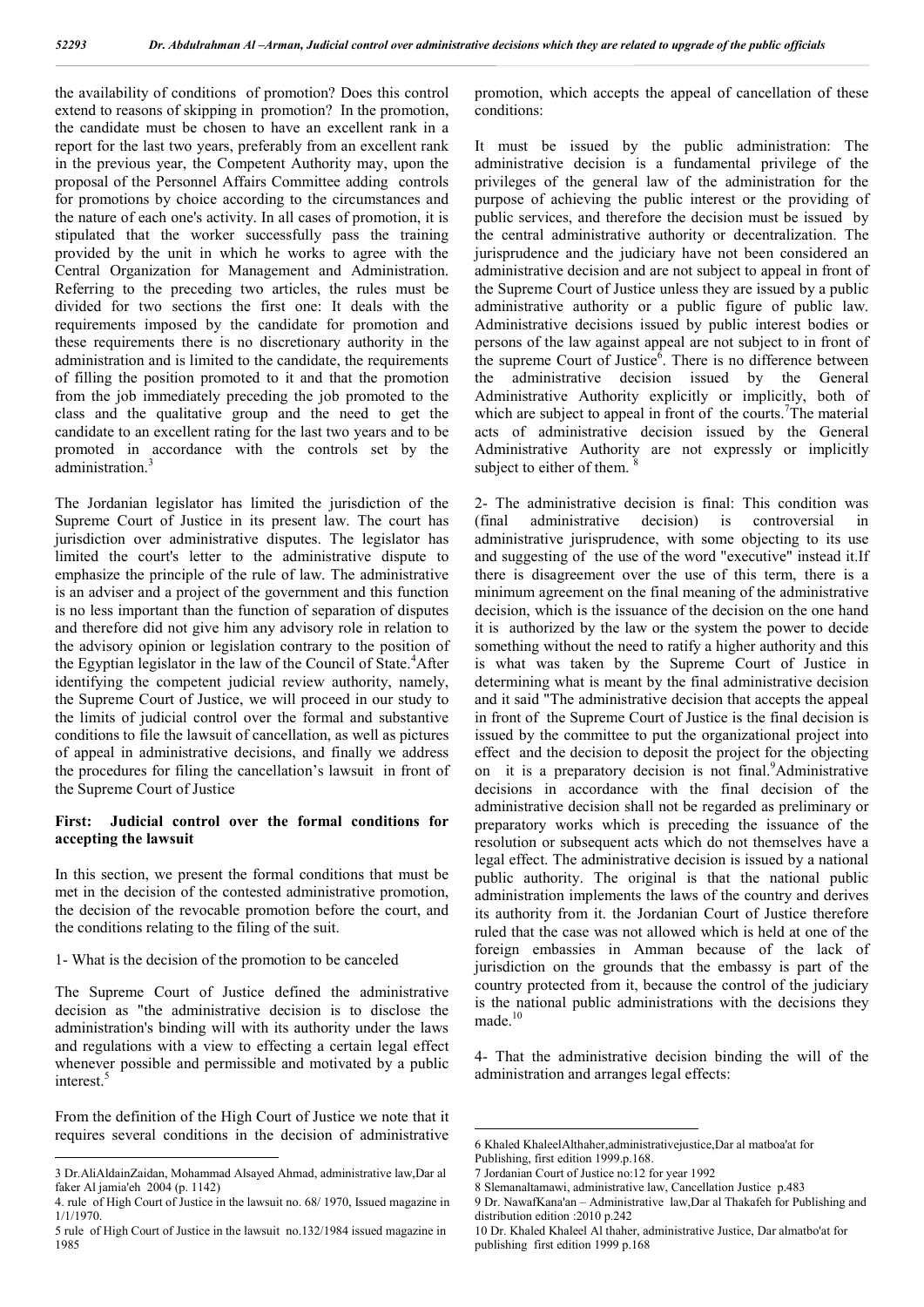The administrative authority derives its decisions in a binding manner from the laws and regulations and even the decision accepts the appeal against cancellation and has implications and legal consequences, that is, the decision is effective in the status of the appellant.<sup>11</sup>

Administrative Decision is legal act:

This pillar means that the administrative decision is based on the administration's expression of its will with a view to arrange a legal effect that may be a new legal situation or an amendment or cancellation of an old legal status. Thus, the legal work of the administration about material work differs from the fact that the place of material work is always a material fact or part intended to achieve certain legal effects. The material work of the administration is often a material fact without the intention of creating a legal effect, that is, the creation of new rights and obligations. Therefore, such acts are not considered administrative decisions. Examples of material works are issued by the administration which are not legal acts. The issued order by the administration includes the investigations into the file of the plaintiff's service and the settlement of the employees according to the system of equivalence of educational certificates because the work of the administration here reveals not the origin of legal status and the material work may be the implementation of legal act such as an administrative order is issued for the arrest of a particular person, in which the administration expresses its intention and purpose and executes it as a function.

B) The conditions relating to the person claiming the cancellation

The appellant must envisage the conditions for accepting his claim, namely the availability of interest in the lawsuit.

1-Conditions of interest in the lawsuit of cancellation

The interest shall be personal and direct :

The direct personal interest is defined as the legal situation in which the appellant is in a special legal status distinct from the other individuals and is not integrated with the interest provided by the law in the face of the persons complying with it. The contested administrative decision affects directly<sup>13</sup>, the Jordanian Court of Justice ruled that "the applicant shall have a direct self-interest whether the interest is material or literary". The interest is real, certain or probable: The interest is confirmed real in the case of a benefit from the cancellation of the administrative decision contested, whether that interest is material or literary.14The interest is possible if it is not certain in advance the abolition of the administrative decision contested the appellant will get an urgent benefit. Although it would prevent the possibility of material or literary damage or give it a chance, and this interest to justify the acceptance of the cancellation's claim should be clear and that future prejudice to the status of the appellant is likely to occur

adequately and these matters are left to the judiciary.<sup>15</sup>It should be noted that the date of appeal is a basic condition that the appellant must abide it to accept his lawsuit. Article (24) of the current law of the Council of State is issued by Law No. (47) for the year (1972):

The date of filing a lawsuit in front of the court in respect of cancellation requests is sixty days from the date of publication of the of the contested administrative decision in the formal Gazette or in the publications which are issued by the public interest or the declaration of the concerned party. The date for filing the appeal shall be sixty days from the date of the expiration of the 60 mentioned days.<sup>16</sup>

## **Second: Judicial supervision of the substantive conditions to accept the cancellation 's lawsuit**

We will divide this subject into two requirements:

## A. What is judicial control?

B. The substantive conditions to accept the cancellation 's lawsuit.

The subjecting of general administration to the law is one of the legal state elements, thus the acts of the administration are contrary to the provisions of the law. Any interested party shall have the right to request the cancellation and suspension of its implementation, as well as a request for compensation for damages caused by it. The rule of nations is no longer a right for anyone but a function which is practiced by its owner in accordance with the rules are governing it, and the authority became in the state, which it includes "legislative, executive and judicial" it Subjects to its prerogatives to the rules of law which were governing it in advance, and to achieve the rule of law requires the establishment of a competent authority to the supervisory role, that this authority has the ability to deter the administration and people when the rules of law are exceeded. I view of the functions and responsibilities of this supervisory authority, it has become the task of the judiciary for the independence of the judiciary, Integrity and impartiality.<sup>17</sup>T herefore, judicial supervision is the most effective form of supervision in order to guarantee the rights and freedoms of individuals. The countries of the world are divided on the regulation of judicial control over the work of the administration into two systems. Some states only establish one judicial body to adjudicate individual disputes. as well as administrative disputes, and this is the unified judicial system, and some states establish the administrative district next to the ordinary judiciary, administrative district specializes in adjudicating administrative disputes and this is known as the dual justice system. France is the cradle of the dual judicial system of the modern era. This type of judiciary emerged in France after the French Revolution in 1789.After the French state adopted this type of judicial organization it was followed by many countries in the world. Including Jordan, where the judicial organization in the Ottoman era was a unified organization where the ordinary courts have the power to adjudicate in all disputes by the government or are built on it. The case continued until the 1952 Constitution, which it is included basic rules are relating to many of administrative law

 <sup>11</sup> Jordanian court of Justice,the decision 4/3/1997 bar association for year 1997 p.140

<sup>12</sup> Dr. NawafKan'an- administrative law – Dar althakafeh for publishing and distribution, edition 2010 p.238

<sup>13</sup> Dr Khaled Khaleel Al thaher, administrative law, Dar almatbo'at for publishing.first edition, previous reference 1999 p.180

 <sup>15</sup> Dr Khaled Khaleel Al thaher, administrative law, Dar almatbo'at for publishing.first edition, previous reference 1999 p.181

<sup>16</sup> Dr. MuhsenKhaleel, DrSaedAsfora, knowledge origin p.412

<sup>17</sup> Dr Khaled Khaleel Al thaher, administrative law, Dar almatbo'at for

publishing. first edition, previous reference 1999 p.69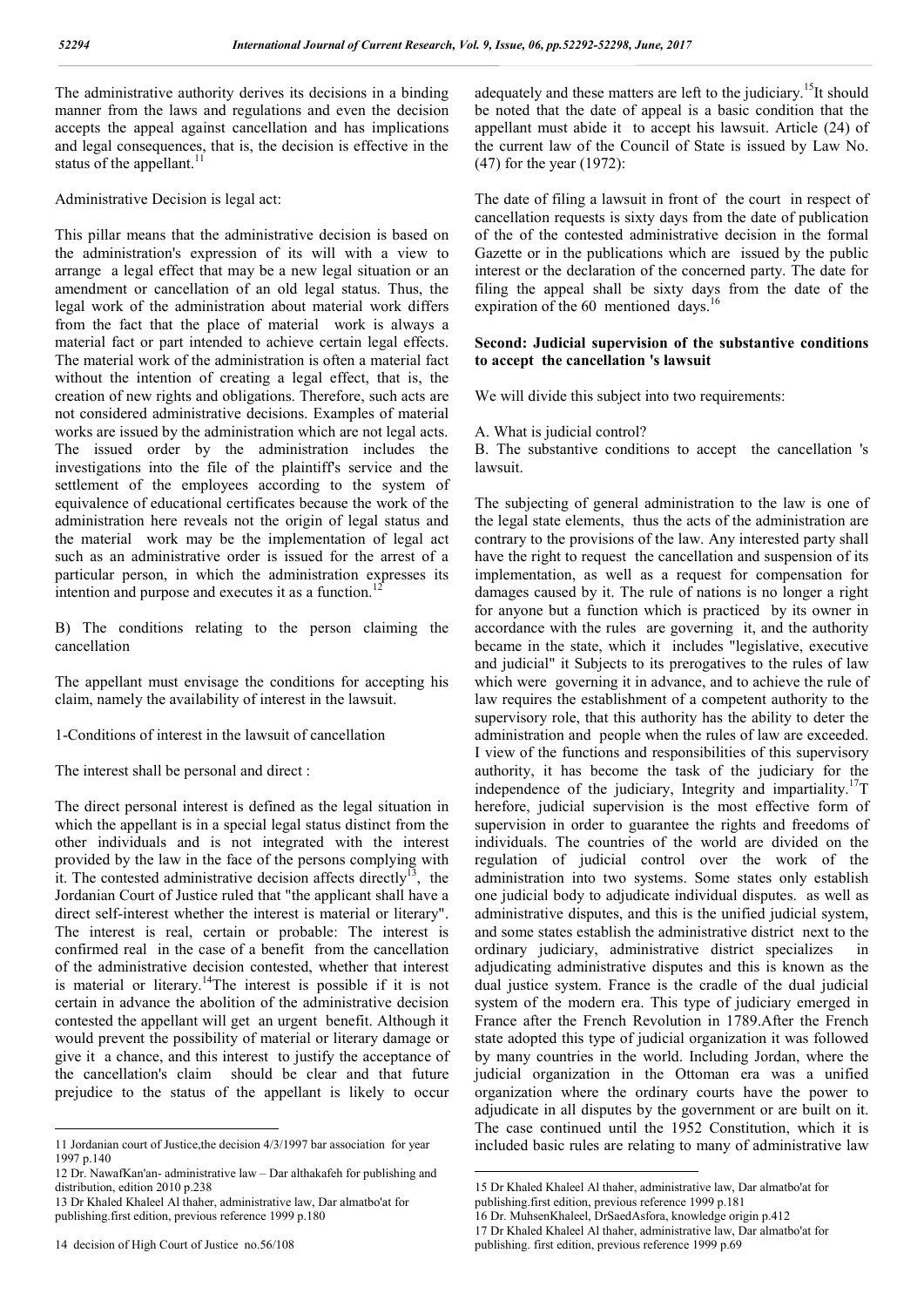issues, the most important of which are: Central Administrative Organization, Local Administration, Public Service, and Public Funds……..etc.

The High Court of Justice is concerned with the affairs of public officials in the consideration in the requests by public officials to cancel final administrative decisions issued on the basis of the rule and decisions related to public functions or related to annual increase, promotion or transfer, …..etc.

The Jordanian legislator stipulated that the administrative court (Supreme Court of Justice) many of the conditions that must be met to accept the case concerning administrative decisions. These conditions, which are of interest to us in this research, should be met in the proceedings of cancellation's lawsuit which are relating in the administrative decision itself, the substantive conditions are the reasons which are leading to accept of the case or not, the revolutions in France have emerged with the efforts of the Council of State after a long historical development. The defect of lack of jurisdiction was the first of these defects, followed by a vice of form then defect of purpose, and the deviation of power, then the defect of the shop or violation of the law and finally the defect of the reason on which the administrative decision.<sup>18</sup>

We present these reasons in:

B- The substantive conditions to accept the cancellation 's lawsuit.

The defect of specialization: The idea of specialization is the result of the results of separation between authorities, It is only a matter of determining the jurisdiction for three public authorities, but also of the distribution of competencies within the same authority, and the distribution for administrative functions in the State, either on a central or decentralized basis.19The jurisdiction is, therefore, a function assigned by the legislator to a specific party to be established within the limits set for it. If it is exceeded its conduct will be null and void ,While the word "jurisdiction" in general law is the word "civil" in private law, Its rules are similar, and competence means validity and the purpose of its rules is to protect public benefit. Jurisdiction can be defined as the legal capacity that gives the public official or public authority the right to perform a particular legal act, or the legal license that gives the public official or public body the right to exercise a specific activity or act.20

#### **Vice of form and procedures :**

Is the administration's abandonment of the procedural rules that must be followed in the issuance of administrative decisions. The vice of form are undeniable in administrative decisions, as it aims to protect the public and private benefit at the same time, on the other hand, the respect of the administration of the rules of form in the guarantee for the benefit of individuals and their rights and freedoms correspond to the privileges enjoyed by the administration, such as the right of direct implementation and discretion.

And the rules of form shall either be prescribed by laws and regulations or shall be judicial rules established by the administrative judiciary to guarantee the rights of individuals. $21$ 

**Defect of the violation of the law**: It is the defect in the place of the administrative decision, and the meaning of the subject matter of the administrative decision any substance or impact.

The administration does not have the right to issue a decision that contravenes the provisions of the law, it is not intended merely to legislate any ordinary law enacted by the legislature, it means any rule of law to which the administration is committed regardless of whether the source of this rule is the Constitution or the ordinary law or whether it is a list and whether the source is codified or not. The violation of the law is not intended to be restricted by the administration is issuing a decision that wastes a specific legal rule or violates a direct violation, but the violation is realized even if it is indirect. The administration may deny that the legal rule. The interpretation of the law is not confined to the limits that the non-precise designation is intended, whether in terms of the limits of the violation or in terms of the meaning of the rule that was violate.<sup>22</sup>

**Defect of shop:** It is intended to be contrary to the administrative decision one of the legal rules. These are included the codified rules, which they are constitutional, ordinary, subsidiary or non-codified legislation derived from custom and law. A defective shop is called lawbreakers defect. This is because any defect in the administrative decision is considered to be contrary to the law in the broad sense. That the law determines the rules that are governing all the administrative decision, in terms of jurisdiction, form, location, purpose and reason.

**The defect of the shop** is one of the most important aspects of the cancellation and the most practical, and the control of the administrative judiciary on the premises of the decision is not external control as it is in the control of jurisdiction and form, but is an internal control on the essence of the resolution and its subject to reveal the conformity or violation of the law.23The Jordanian legislator called it "abuse of power" in this defect administration the man should use his discretion authority. To achieve an unrecognized purpose, the source of the decision shall be exercised the authority conferred upon it by law in the achievement of objectives other than those are specified by law. The authority is granted by the law to the administrator to carry out its work to achieve the public benefit, if he fails to do so, his decision is flawed by the abuse of authority<sup>24</sup>The defect of the reason is the factual or legal situation that led to the issuance of the administrative decision .If a decision is issued to refer a public official to the pension upon his request, the reason for this decision is the factual situation that led to his issuing the application for the pension and if it is proved that the employee did not submit a request to be referred to the pension he reason is that the decision is void and can be canceled because the reason is the factual or legal situation on which the decision is a physical or objective case

 <sup>18</sup> Dr. MajedRaghebAlhelo, administrative justice, Dar almatbo'ataljama'h p.305

<sup>19</sup> Dr. sleman al Tamawi administrative law beginner, first book 1973, p.90 20 Dr Khaled Khaleel Al thaher, administrative law, Dar almatbo'at for publishing.first edition, previous reference 1999 p.210

 <sup>21</sup> Dr.MajedRagheb al helo, administrative justice, Dar almatbo'ataljamieh p.238

<sup>22</sup> Dr. Mohsen Khaleel,Dr. SaedAsfora, knowledge origin p.480

<sup>23</sup> Dr.MajedRagheb al helo, administrative justice, Dar almatbo'ataljamieh p.349

<sup>24</sup> Dr Khaled Khaleel Al thaher, administrative law, Dar almatbo'at for publishing.first edition, previous reference 1999 p.249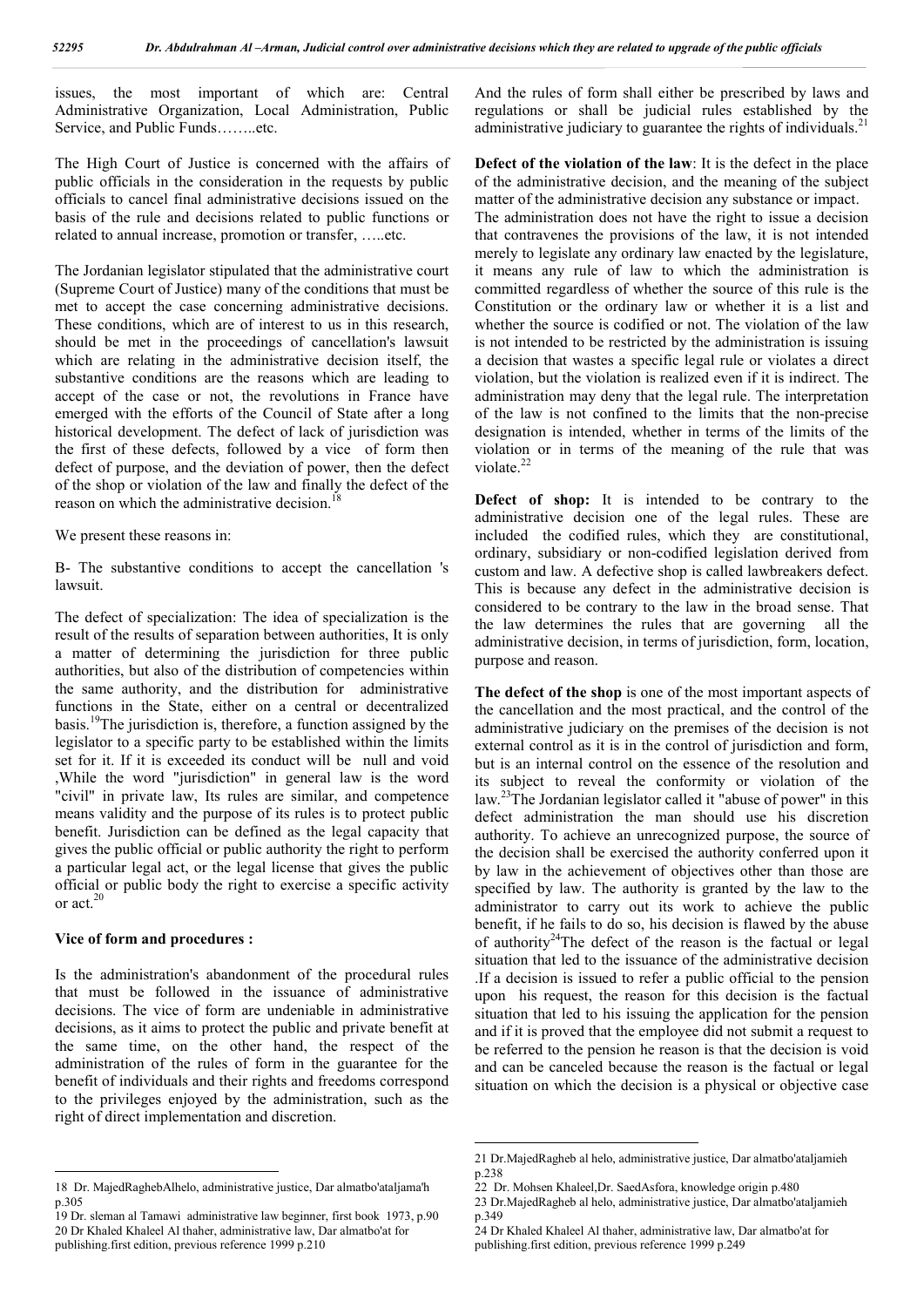prior to the issuance of the administrative decision and no matter the structure or psychological source of the decision.<sup>25</sup>

#### **Third: Photos of appeal against promotion decisions**

If the conditions of promotion are met in the public worker, the responsibility of administration will issue a decision for promotion him, but it may not issue that decision or issue a decision to upgrade his membership and beyond him, then he has any appeal before the administrative judiciary. The general principle is that the appeal against cancellation in any administrative decision does not entail the suspension of its execution until it is annulled, $26$  because the judge may rule on the rejection of the case if the legitimacy of the decision is realized or the administrative decision is annulled.<sup>27</sup>On this basis, the employee who is unjustly bypassed can appeal the decision of the administrative which does not respond to his claim to upgrade, or appealing the decision of skipping. In order to do so, we present these two conditions as follows:

#### **A) Appealing against the implicit management decision:**

The implied decision means that the Department shall refrain from issuing an administrative decision on the grievance filed by the concerned party (the employee), through the department he seeks to issue a new decision in its favor, knowing that the administration is not legally obliged to respond to this complaint.28If there is an employee who fulfills the conditions of promotion, and his objections are denied and he is entitled to them. However, the administration has not issued a decision for his promotion, he can lodge a complaint with the administrative authority then ask for his promotion to respond to the grievance without a response from the administration and abide by silence. Here we are in front of an administrative decision implicit, and the employee may be appeal before the administrative judiciary as scheduled. In this regard, it is noted that the administration is not obliged to respond to a complaint in the case of an implicit decision, contrary to the situation in the case of a negative administrative decision, in which the administration is legally obliged to respond to the complaint. In this respect, the Supreme Court of Justice ruled that: "The decision to upgrade a some of employees do not constitute an implicit decision is not to promote those not included in the promotion, as long as those are not included in the promotion did not apply for promotion, and that the competent administrative authority declined to take a decision to do so.<sup>29</sup> It is clear to us through the advanced judgment that the court requires that those who are not included in the decision of promotion apply for a promotion, that is, a grievance against the administrative authority, and that this party refrain from taking any decision, on the basis of that grievance. This means that the High Court of Justice has authorized the appeal of the implied decisions.

B – appealing against the decisions of the administration relating to skip promotion:

A part of the administrative jurisprudence considers that the cancellation of the decisions concerning promotion in the promotion includes two aspects, one negative and the other positive. The negative aspect is not to promote the employee who was overcome by the administration, and the positive side is based on promotion of the following.<sup>30</sup>The senior staff member may not be skipped during the promotion, if there is a compelling reason to make the newer employee more entitled to him, and therefore the senior staff member may be skipped if he or she does not meet the requirements of the promotion or has become precluded from promoting him, Or the most recent employee is distinguished from the adequacy reports, or the newest employee becomes more qualified because of the new qualification he or she has acquired or has become highly experienced because of his or her participation in the training programs. If the employee who has been skipped is right, he may appeal against the decision which he has made. In this case, it is assumed that the management has issued a decision to upgrade the employees and exceed one of them, even though the conditions for promotion are met and the impediments are denied the decision. But the question that arises is whether the appealing presented by the employee in relation to the decision that he passed is on the negative side or the positive side? The answer to this question has a significant impact on the judgment of the Supreme Court of Justice, as it accepts the appealing of positive decisions without negative, and therefore, we must address the appealing in the positive part and then appeal the negative part of the decision to upgrade, as follows:

#### **1-Appealing in the positive side of the promotion decision**

The appealing of the positive aspect involves a decision that amends the existing legal situation, Whether by revocation, modification or addition and this was confirmed by the French Council of State and the Supreme Court of Justice was considered that the employee appeal the decision to upgrade on the grounds that those who are included in that resolution may have exceeded it, although he or she is entitled to equal or qualified or seniority; it has been appealed by a positive decision:

"Since promotion finds its natural limit in the principle of fair that the oldest cannot be moved to the newer when they are equal in the degree of scientific adequacy and adequacy", and the removal of the rule of Article (56) of the civil service system on the case, it is not possible to exclude the applicant from the list of candidates for promotion to the third degree to conduct a trade-off between them, and then placed where it deserves in its role of promotion and order of seniority.<sup>31</sup>And in another ruling : "Al- Ijti had has decided that the ruling on annulment concerns the consideration of the appeal which the administrative decision upgrade the employee and the appellant has exceeded the appellant even though he is entitled to the promotion of the person who has been promoted; therefore, since the appellant appeals the decision to upgrade those who have been promoted to the special grade and they do not promote him even though applicable the conditions to

 <sup>25</sup> Dr. MuhsenKhaleel,DrSaedAsfora, knowledge origin p.488

<sup>26</sup> DrHusnisaedAbdalwahed,Implementation of Administrative Judgments without daralnasher without year of publishing,Cairo 234,also Dr Sami Jamal AldainDisputes of public office and appeals related to officers affairs, first edition, knowledge origin,Alexandria,2005 p.213.

<sup>27</sup>Hamdi Ali Omar the authority of Judge administration in directing orders to the administration, previous reference p.30

<sup>28</sup> Dr.Sabri Mohammad Snusi, Means of administrative activity ( general profession – general funds ) without date p.190

<sup>29</sup>Dr.Sabri Mohammad Snusi, Means of administrative activity ( general profession – general funds ) without date p.190

 <sup>30</sup> ruleof High court of Justice in lawsuit no: 422/2004, on 8/11/2004, journal, for year 2005 p.653

<sup>31 30</sup> rule of High court of Justice in lawsuit no: 75/1993, journal, for year 1993 p2047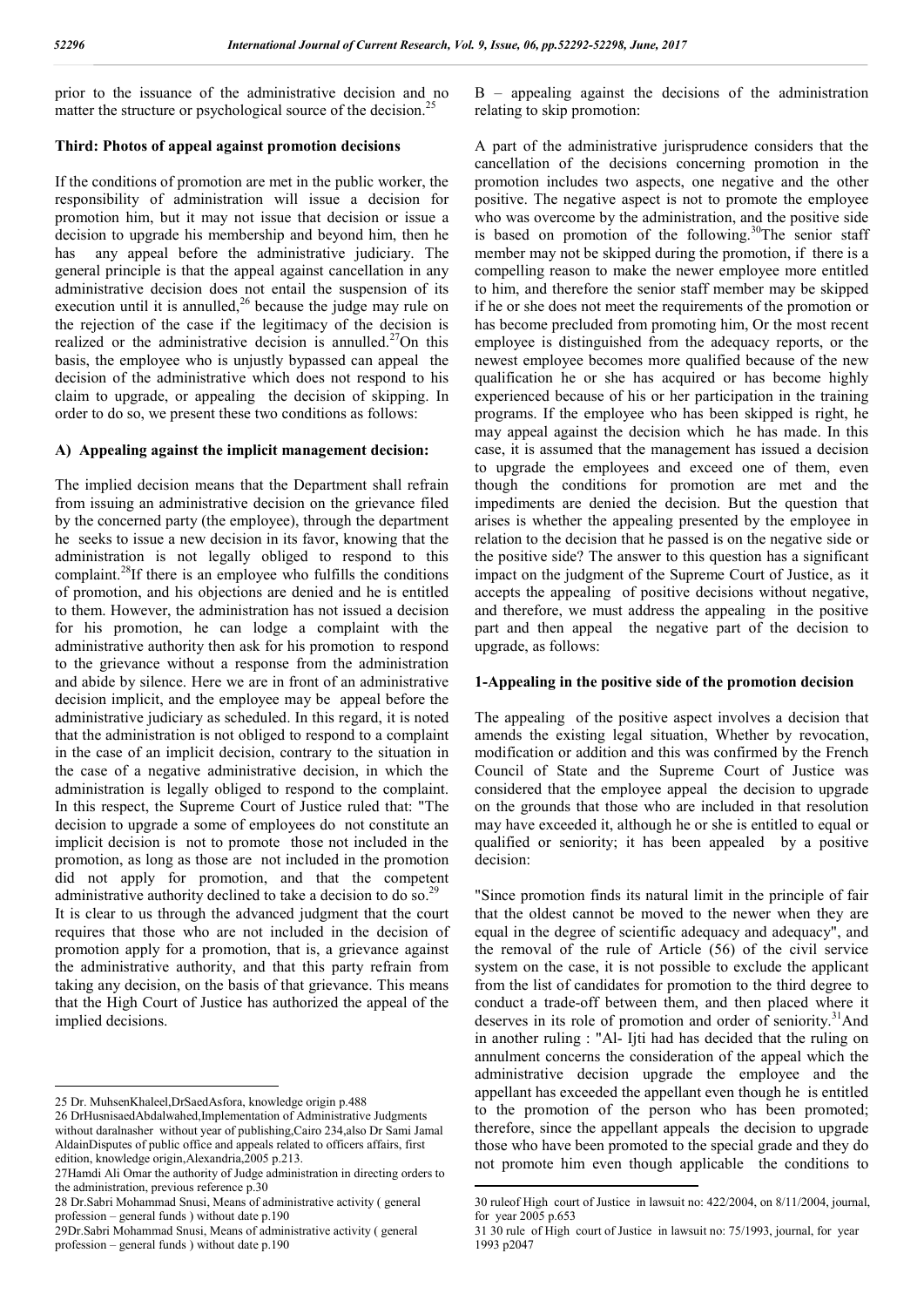him more than those who have been promoted. It is a decision that accepts the appealing of revocation.<sup>32</sup>When cancellation is considered as if the decision to upgrade was not, therefore, the administration regains its authority to promote for all according to the followed laws and regulations.<sup>33</sup>In any case, the Court may not require the administration to conduct the promotion at any time, it is one of the best interests of the management alone<sup>34</sup>,The Egyptian Supreme Administrative Court confirmed this by saying: (What has been served by the contested judgment of the plaintiff's entitlement to upgrade to the fourth degree administrative).The administrative judge stands at the task of canceling of illegal administrative decision and the implementation of the requirement of this cancellation, which is competent by the administrative authority  $35$ The administration should promote the staff member who has been awarded the award when there is a vacant grade. In the absence of a vacant rank, the promoted employee's promotion shall be canceled, and here the promotion shall be as if it had not been, and in all cases it shall not be permissible for the management may recover the financial differences arising from the canceled promotion<sup>36</sup> and the administration is obliged to restore the situation to its original condition without being required to do  $\mathrm{so}^{\,37}$ 

#### **Appealing the negative side of the upgrade decision**

In this case, the employee shall appeal the decision, which his promotion has neglected, any decision not to upgrade him, and this appeal focuses on the negative side of the decision. The negative decision is the failure of the administration to issue a specific decision, it had to issue according to laws and regulations within a certain period of time<sup>38</sup> Thus showing the difference between the negative decision that the administration is required to make and the implicit decision that it is not obliged to make it.<sup>39</sup>

#### **Research conclusion**

The jurisprudence of the High Court of Justice, and it is not for a long time, does not permit the appeal of an issued negative decision in Non-promotion of public employee, the court had ordered the case to be dismissed for lack of jurisdiction it says: (In the case of administrative decisions, the authority shall refrain from taking a decision which it had to make according to the laws and regulations). And the phrase "should have been taken" was meant to be adopted by law or order, and the university is not obliged to promote innovation if it reaches the end of the degree it occupies, as long as the vacancy is not available and as long as the staff member may only be promoted to a vacant post, and when there is no administrative

decision to reject the promotion" 40In this provision, the negative decision was defined as an irrevocable decision against cancellation.

**And ruled in another ruling:** Al- Ijti had insisted that the appeal by a negative decision comes out of the jurisdiction of the Supreme Court of Justice, the appellant challenged the plaintiff not to upgrade him, so the appeal against this description is an appeal against a negative decision that falls outside the jurisdiction of the High Court of Justice, Since the payment of jurisdiction is not in the public order, and can be promoted at any stage of the proceedings, the payment of jurisdiction shall be admissible and the claim shall be in the form of a reply.<sup>41</sup>There is no doubt that this endeavor, with respect, is a matter of great consideration and criticism by all standard, which it allowed the appeal of positive promotion decisions as promotion decisions, including the promotion of employees equal to the employee, and that his appeal here focuses on eligibility, and seniority, but he was not allowed to appeal negative decisions that include the lack of promotion. Despite the fact that it has authorized the appeal of the implied decisions, which they require that the employee complain on the basis of his non-promotion and at the end of the specified period to respond to the grievance, and in case of silence of the administration, he may appeal the implicit decision of refusal or failure of the administration to issue the promotion decision? We believe that the outcome of the appeal is negative or positive is the result of trying to obtain a ruling from the judiciary to cancel the decision of promotion, including the removal of the applicant (employee),therefore there is not difference between this or that appeal and there is not pointed in distinguishing between appealing the positive decision and the negative decision and perhaps the position of this High Court of Justice or its direction refer to its old course - before the issuance of its law No. 12 for the year 1992,when it is ruled that it is not possible to appeal the negative decision of the appointment and on this basis made this conduct withdraw on the decisions of promotion. If the conduct of the Court can be justified prior to the promulgation of Law No. 12 of 1992,since there was no provision allowing the Court to extend its control over negative administrative decisions as well as its interpretation of the phrase (issued by appointment)so as to limit its competence to positive decisions issued by appointment without negative decisions.

We cannot find an excuse for the court under the current law, which is explicitly stated in Article (11) which considered negative administrative decisions administrative decisions accept appeal against cancellation before the Court, which is expressly provided in Article (11) which are considered negative administrative decisions are administrative decisions was accepted in appealing against cancellation before the court where the article came in saying: (In the case of an administrative decision, the decision is to be rejected by the decision-maker or to refrain from taking the decision. If it is to be taken under the applicable legislation. In addition, the legislator on promotion uses a term other than the one he used on the appointment. Where in the text (relating to promotion) the word "promotion" is not used. It is understood that a phrase

 <sup>32</sup> ruleof High court of Justice in lawsuit no: 179/1999, on 15/11/1999, journal, for year 2000 p.653

<sup>33</sup> Dr Anwar Arslan, administrative law broker, public profession, Dar AlnahdaAlarabia,Cairo 1997 p 243.

<sup>34</sup> Amr Fo'adBarakat, the promotion and effect of cancellation rule,previous reference p.104-105

<sup>35</sup> rule of High Administrative Court in appeal no: 289 for year 19,sitting 24/2/1974.

<sup>36</sup>Dr Anwar Arslan, administrative law broker, public profession, Dar AlnahdaAlarabia,Cairo 1997 p 243

<sup>37</sup>Dr.RamadanBatikh, how to implement the ruling on cancellation in the field of administrative decisions, Research published in the Journal of the State Commission, the year 43 in 4/10/1999 P.3

<sup>38</sup> Dr. Amr Fo'adBarakat, the promotion and effect of cancellation rule,previous reference P.104

<sup>39</sup>Dr.Sabri Mohammad Snusi, Means of administrative activity ( general profession – general funds ) p.190

 <sup>40</sup> Amr Fo'adBarakat, the promotion and effect of cancellation rule,previous referenceP.105

<sup>41</sup> rule of high Court of justice in lawsuit no: 76/1999 in 27/6/1999, journal for year2000 P. 137, its ruled in lawsuit no:179/1999, journal for year 2000 P.153 journal of bar association and its rule in lawsuit no: 259/1998, journal for year 1999 P.162